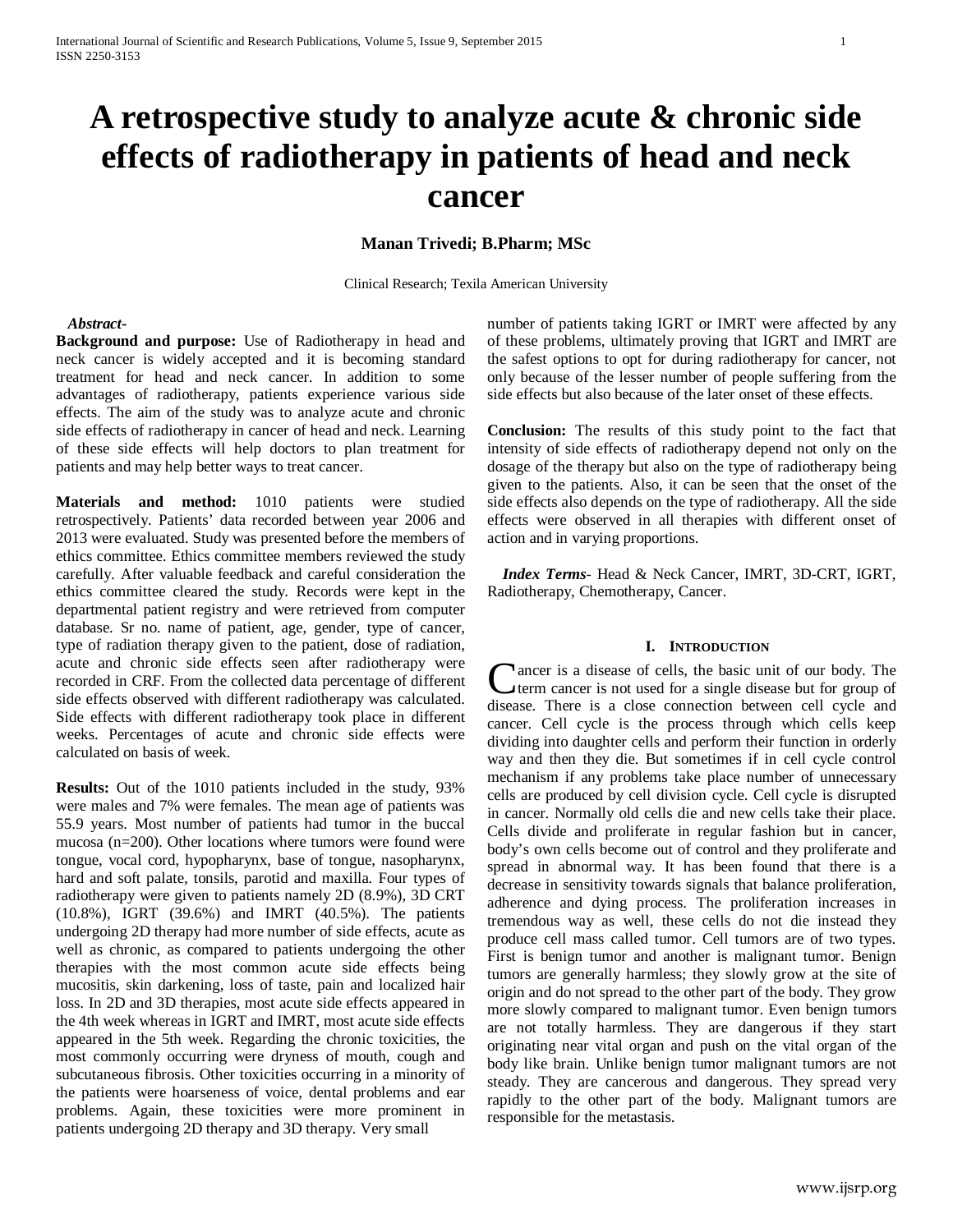Similarly head and neck is a broad terminology which involves epithelial malignancies arising in pharynx, larynx, oral cavity, nasal cavity and paranasal sinus. Large numbers of head and neck cancers are squamous cell carcinoma in nature. More than 40,000 people in US develop head and neck cancer each year and approximately 14,000 people die because of head and neck cancer each year. Head and neck cancer involves various sites in body with aggressive biological behavior. 3% to 7% and 50% 75% new cancer develop in lungs or upper aero digestive tract due to progression of the head and neck tumor. Often the patients with head and neck cancer develop a second primary tumor. Regional lymph node involvement in advance stage H&N cancer patient is about two third. Initially distant metastasis is absent but it develops in about 10% of patients afterwards. Tobacco and alcohol drinking are the two main factors involved in developing head and neck cancer. Their contribution in development of this disease is thought to be 80%. Other than tobacco and alcohol, there is number of factors responsible for this cancer. Treatment modality in head and neck cancer is slightly complicated. Medical experts like medical oncologist, radiation oncologist, radiologist, head and neck surgeon and sometimes dentists and plastic surgeons are also needed for management of the treatment. Patient factors like swallowing, aspiration, organ involvement, concomitant illness and stage of tumor, spread of disease, tumor location are helpful to plan the treatment of head and neck cancer. Radiotherapy and surgery are the standard treatment for early stage cancer of H&N with cure rate achievement of 60-90%. For locoregionally advance disease and patients with metastases, traditional approach for treatment is radiotherapy after surgery and chemotherapy plus radiation. This has cure rate in 35-40% patients. **[1]**

# **II. AIMS & OBJECTIVE**

To analyze acute and chronic side effects of radiotherapy in cancer of head and neck & to compare and contrast acute and chronic side effects of different radiotherapy given in patients of head and neck cancer.

### **III. Methodology**

Data from Hospital's database were captured between  $1<sup>st</sup>$  Jul  $2014$  to  $1<sup>st</sup>$  Jan 2015 for period of six months.

The criteria for inclusion were as follows. 1) Patient should be 18 years or older 2) Patient should have head and neck cancer confirmed histologically 3) Patient should have undergone radiotherapy 4) Patients of both genders. There were no exclusion criteria because decision of radiotherapy was already taken by the clinician.

Demographic data collected were patient name, age and gender. Patients who received radiotherapy had different types of head and neck cancer like cancer of buccal mucosa, base of tongue, larynx, hypopharynx, vocal cord, pharynx, Supraglottis, nasopharynx, hard and soft palate, parotid gland and tonsils. Most of the patients were having squamous cell carcinoma of head and neck. Staging of cancer was done as per TNM classification. Patients with varying degree of cancer were included. External beam radiotherapy was given to all the patients. Patients received different type of radiotherapy. 2D, 3D-CRT, IGRT and IMRT was given to the patients.

Conception stage involved defining the research question. In this study the research question was 'Is the side effects of different types of radiotherapy used in head and neck cancer patients same or different and when they occur during the treatment?' clinical scan of research question was done by discussing the research question with expertise in radio oncology field.

A literature search and review is a primary requirement for any work/study to start. Extensive literature search was carried out to find out technical, historical and economic background to the work. Articles were searched from various accessible sites and databases to obtain the data related to study's area of focus. Various sites like Science Direct, Cochrane database and various books were also used for literature review. In addition to original articles, some review articles, correspondence and editorials were also included.

Sample size selected for retrospective analysis was 1010 patient files. In retrospective review sampling means method by which cases/ records were selected from available database. There are three methods of collecting data in retrospective review: Convenience, quota and systematic sampling. In convenience method suitable cases are taken over a specified period of time. In this study convenience method was used to collect the data. In

patients having head and neck cancer and undergone radiotherapy were taken for the analysis. Patients' data recorded between years 2006 to 2013 were evaluated.

Before starting data collection, some useful documents were prepared like study synopsis, protocol outline and case report form to get clear understanding of the study. These documents were discussed with seniors to validate and approve them. Protocol included information about the Title of the study, rationale behind the study, study type, methodology, study duration, study center, aim and objectives, main inclusion criteria and statistical test if applied any. Data were collected in CRF. Sr no. name of patient, age, gender, type of cancer, type of radiation therapy given to the patient, dose of radiation, acute and chronic side effects seen after radiotherapy were recorded in CRF.

Study was presented before the members of ethics committee. Ethics committee members reviewed the study carefully. After valuable feedback and careful consideration the ethics committee cleared the study. All the patients' data were kept confidential and were not shared with any third party without prior approval from the hospital

From the collected data percentage of different side effects observed with different radiotherapy was calculated. Side effects with different radiotherapy took place in different weeks. Percentages of acute and chronic side effects were calculated on basis of week.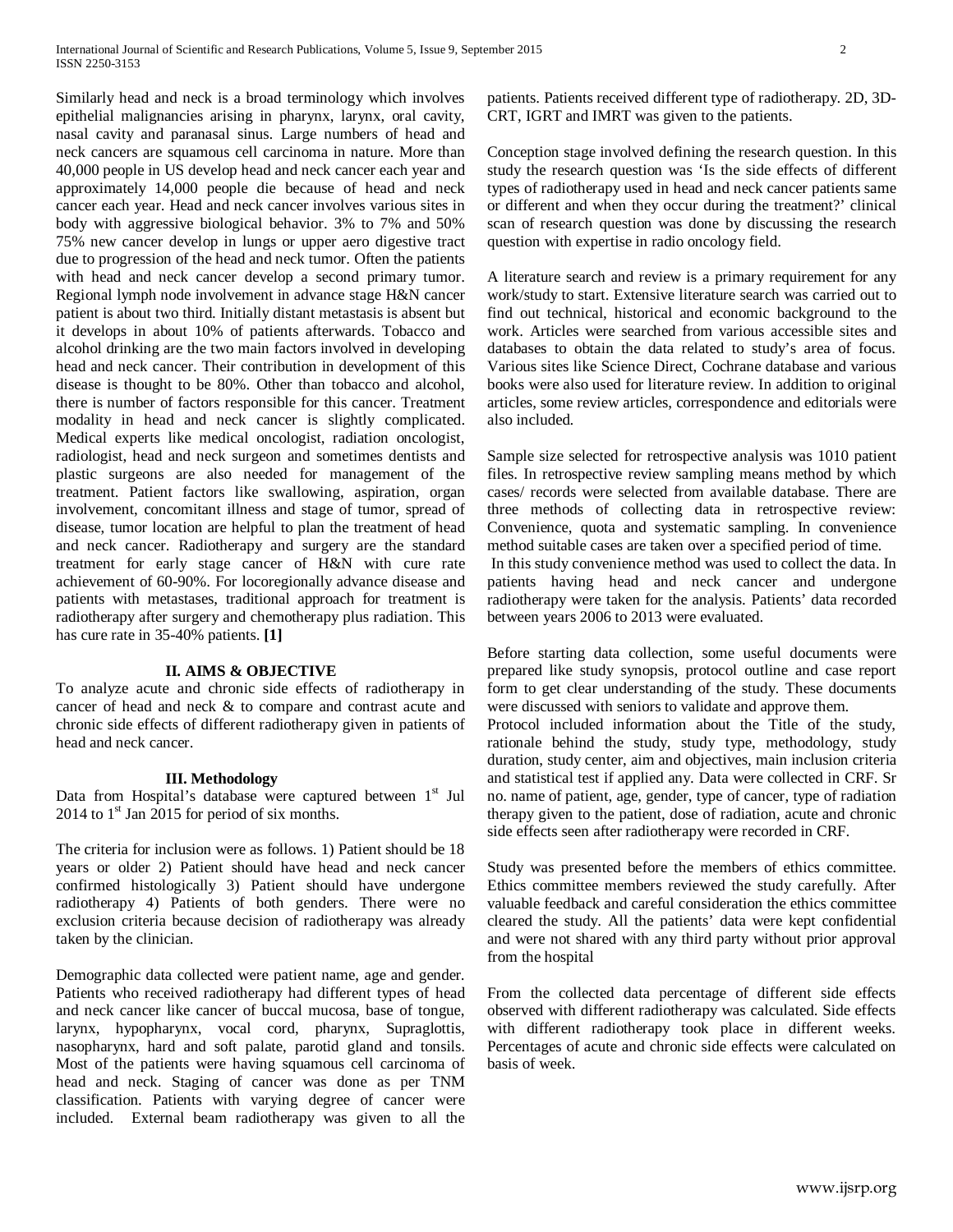# **IV. Results**

# **PATIENT CHARACTERISTICS**

Table 1 describes total 1010 patients' data were taken for evaluation. Out of these there were 940 (93%) males and 70 (7%) females. Average age was found to be 55.9 year (range 30-85 years).

[Table 1: Gender Distribution]

| Gender |     |    | Total (n) |
|--------|-----|----|-----------|
| Male   | 940 | 93 | 1010      |
| Female |     |    |           |

Table 2 summarizes no. of patients with different types of head and neck cancer. The largest group of patient data had tumor location in region of buccal mucosa ( $n = 200$ ). Followed by tumors tongue ( $n = 150$ ), base of tongue ( $n = 120$ ), vocal cord (n  $= 100$ ), hypopharynx (n = 70), nasopharynx (n = 70), hard palate and soft palate ( $n = 60$ ), tonsil ( $n = 60$ ), parotid ( $n = 50$ ) and maxilla (n = 20). Other tumors location found were pharynx (n = 20), larynx (n = 10), lip (n = 10), and Supraglottis (n = 10), olfactory neuroblastoma ( $n = 10$ ), floor of mouth ( $n = 10$ ), vallecula with left neck node  $(n = 10)$  and MUO with secondaries in neck  $(n = 10)$ .

[Table 2: primary tumor location and no. of patients]

| Primary tumor location              | Total (n) | $\%$ |
|-------------------------------------|-----------|------|
| Oral cavity Cancer                  |           |      |
| Tongue                              | 150       | 14.8 |
| <b>Buccal Mucosa</b>                | 200       | 19.8 |
| Floor of Mouth                      | 10        | 0.9  |
| Alveolus                            | 10        | 0.9  |
| Lip                                 | 10        | 0.9  |
| Oropharyngeal Cancer                |           |      |
| Larynx                              | 10        | 0.9  |
| Glottis                             | 10        | 0.9  |
| Tonsils                             | 60        | 5.9  |
| Vocal cord                          | 100       | 9.9  |
| Base of tongue                      | 120       | 11.8 |
| Soft palate                         | 40        | 3.9  |
| Hard palate                         | 10        | 0.9  |
| Soft+hard palate                    | 10        | 0.9  |
| Pharynx                             | 20        | 1.9  |
| hypopharynx                         | 70        | 6.9  |
| Nasopharynx                         | 70        | 6.9  |
| Salivary gland                      |           |      |
| parotid                             | 50        | 4.9  |
| Maxilla                             | 20        | 1.9  |
| MUO with secondaries in             | 10        | 0.9  |
| neck                                |           |      |
| Nasal cavity                        | 10        | 0.9  |
| Olfactory neuroblastoma             | 10        | 0.9  |
| Vellecula with left<br>neck<br>node | 10        | 0.9  |

# **TREATMENT CHARACTERISTICS**

All the patients had been given radiotherapy. Four type of RT was given to patients of H&D cancer. The treatment being given was 2D, 3D CRT, IGRT and IMRT. 8.9% patients received 2D therapy  $(n = 90)$ , 10.8% received 3D CRT  $(n = 110)$ , 39.6% received IGRT ( $n = 400$ ) and 40.5% received IMRT ( $n = 410$ ). The mean dose to tumor was 64.5 Gy. Mean dose for 2D plan of the treatment to tumor was 64.1 gy, for 3D CRT it was 63.3 Gy, for IGRT it was 64.3 and in IMRT it was found to be 64.4 Gy. The range of treatment duration was 2-4 months.

Table 4 and 5 summarize the total number of patients affected with acute and chronic side effects during radiotherapy. Results from the data indicate those patients received 2D plans were highly affected with different acute and chronic side effects than with the 3D CRT, IGRT and IMRT planning.

| [Table 3: Treatment characteristics] |  |
|--------------------------------------|--|
|--------------------------------------|--|

| Type<br>radiation             | of No. of patients | $\%$   | TOTAL (n) |
|-------------------------------|--------------------|--------|-----------|
| 2D                            | 90                 | 8.9    | 1010      |
| 3D CRT                        | 110                | 10.8   |           |
| IGRT                          | 400                | 39.6   |           |
| <b>IMRT</b>                   | 410                | 40.5   |           |
| .<br>$\overline{\phantom{a}}$ | $\sim$<br>. .      | $\sim$ | .         |

[Table 4: Total number of patients suffered from acute toxicities.]

| Side<br>Acute<br>effect   | 2D | <b>3D CRT</b> | <b>IGRT</b> | <b>IMRT</b> |
|---------------------------|----|---------------|-------------|-------------|
| Mucositis                 | 90 | 110           | 400         | 390         |
| Dysphagia                 | 30 | 60            | 190         | 200         |
| Skin darkening            | 90 | 110           | 400         | 190         |
| Loss of taste             | 90 | 100           | 310         | 300         |
| Decreased<br>salivation   | 30 | 20            | 70          | 50          |
| Localised<br>hair<br>loss | 90 | 110           | 400         | 410         |
| Pain                      | 90 | 110           | 400         | 410         |

|             |  |  | [Table 5: Total number of patients suffered from chronic |  |
|-------------|--|--|----------------------------------------------------------|--|
| toxicities] |  |  |                                                          |  |

| side<br>Chronic  | 2D | 3D CRT | <b>IGRT</b> | <b>IMRT</b> |
|------------------|----|--------|-------------|-------------|
| effect           |    |        |             |             |
| Dryness of mouth | 90 | 100    | 20          | 40          |
| Cough            | 20 | 30     |             |             |
| of<br>Hoarseness | 10 |        | 40          | 10          |
| voice            |    |        |             |             |
| Subcutaneous     | 40 | 30     | 10          | 20          |
| fibrosis         |    |        |             |             |
| Dental problems  | 10 | 10     |             | 10          |
| Ear problems     |    |        | 10          |             |
| hypothyroidism   |    |        |             |             |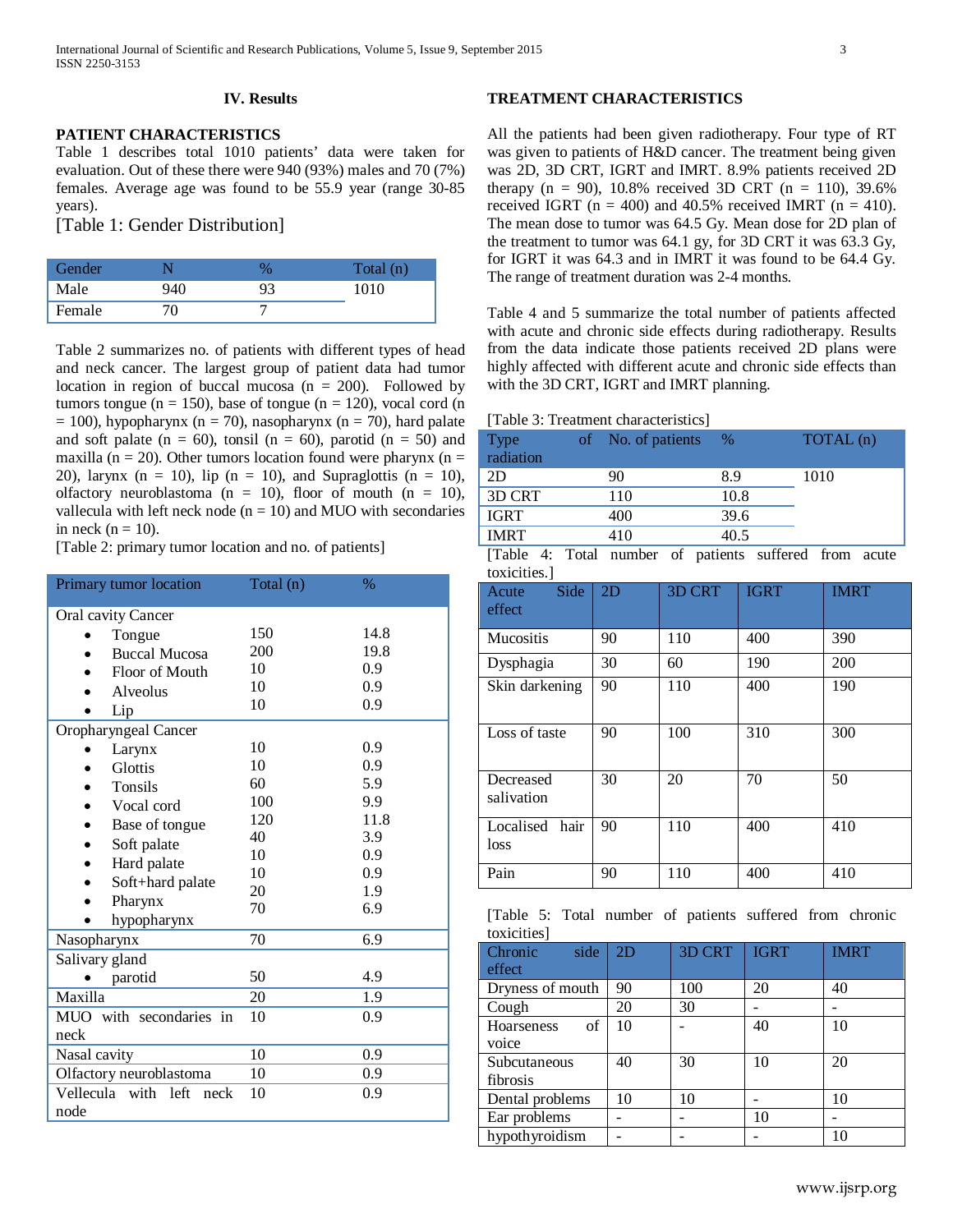# **PROPORTION OF SIDE EFFECTS SEEN WITH DIFFERENT RT**

Table 6, 7, 8 and 9 shows week wise proportion of side effects seen with four different kinds of radiotherapy.

Table 6 indicates that with 2D treatment mucositis appeared in 3rd, 4th and 5th week of the therapy. Cases of mucositis were seen in 90 patient data (100%) with 2D therapy. In third week incidence of mucositis was 11.2%. It incresed in 4th and 5th week which was found to be 44.4% . Dysphagia was seen in 30 patients (33.3%). Dysphagia was observed in 3rd week of the therapy. Incidence of skin darkening, loss of taste was 100% in 4th week. Pain was observed during 3rd and 4th week in 66.6  $(n=60)$  and 33.3 %  $(n=30)$  patients respectively.

| Radiot<br>herapy | Side effect             | week    |                      |                 |                 |                 |         |         |         |
|------------------|-------------------------|---------|----------------------|-----------------|-----------------|-----------------|---------|---------|---------|
|                  |                         | 1<br>st | $\overline{2}$<br>nd | 3 <sup>rd</sup> | 4 <sup>th</sup> | $5^{\text{th}}$ | 6<br>th | 7<br>th | 8<br>th |
| 2D               | Mucositis               |         |                      | 11.2<br>$\%$    | 44.4<br>$\%$    | 44.4<br>$\%$    |         |         |         |
|                  | Dysphagia               |         |                      | 33.3<br>$\%$    |                 |                 |         |         |         |
|                  | Skin<br>Darkening       |         |                      |                 | 100<br>$\%$     |                 |         |         |         |
|                  | of<br>Loss<br>taste     |         |                      |                 | 100<br>$\%$     |                 |         |         |         |
|                  | Decreased<br>salivation |         |                      |                 | 33.3<br>$\%$    |                 |         |         |         |
|                  | Localized<br>Hair loss  |         |                      |                 |                 | 100<br>$\%$     |         |         |         |
|                  | Pain                    |         |                      | 66.6<br>$\%$    | 33.3<br>$\%$    |                 |         |         |         |

Table 7 indicates that with 3D CRT treatment mucositis appeared in 4th and 5th week of the therapy. Cases of mucositis were seen in 100 patient data (90.9%) with 3D CRT therapy. In fourth week incidence of mucositis was  $72.7\%$  (n = 80). It decreased in 5th week which was found to be  $18.1\%$  (n = 20). Dysphagia was seen in 60 patients (54.5%). Dysphagia was observed in 3rd week of the therapy. Incidence of skin darkening, loss of taste was 100% ( $n = 110$ ) and 90% ( $n = 100$ ) respectively in 4th week. Localized hair loss was also observed in all the patients in 5th week of the therapy. Pain was observed during 3rd and 4th week in 63.6 (n=70) and 36.3 % (n=40) patients respectively.

**Table 8** summarizes the incidence of side effects seen with IGRT therapy. Mucositis was seen in third, fourth and fifth week of the therapy. Overall incidence of mucositis was  $100\%$  (n = 400) with IGRT therapy also. In third, fourth and fifth week it was seen 2.5% (n = 10), 60% (n = 240) and 37.5% (n = 150) respectively. Occurrence of dysphagia was  $47.5\%$  (n = 190) in fourth week. Skin darkening, loss of taste and pain was observed in all the patients. Skin darkening was observed 95% (n = 380) in  $5<sup>th</sup>$  week and 5% (n = 20) in 6<sup>th</sup> week. In the same week 77.5% (n = 310) experienced loss of taste and 10% ( $n = 40$ ) experienced localized hair loss during the treatment. Salivation was decreased in 17.5%  $(n = 70)$  of patient in 5<sup>th</sup> week. With IGRT 90%  $(n = 360)$ . Pain was observed in 53.5% (n = 210) and 47.5% (n = 190) in  $3<sup>rd</sup>$  and 4<sup>th</sup> week respectively.

[Table 7: week wise proportion of side effect with 3D CRT therapyl

| 1 J -<br><b>Radiot</b> | <b>Side</b>             |         | week                                           |                 |                 |                 |         |         |         |
|------------------------|-------------------------|---------|------------------------------------------------|-----------------|-----------------|-----------------|---------|---------|---------|
| herapy                 | effect                  | 1<br>st | $\overline{2}$<br>$\mathbf{n}$<br>$\mathbf{d}$ | 3 <sup>rd</sup> | $4^{\text{th}}$ | 5 <sup>th</sup> | 6<br>th | 7<br>th | 8<br>th |
| 3D<br>$\mathbf C$      | Mucositis               |         |                                                |                 | 72.<br>7%       | 18.<br>1%       |         |         |         |
| $\mathbf R$<br>T       | Dysphagia               |         |                                                | 54.<br>5%       |                 |                 |         |         |         |
|                        | Skin<br>Darkening       |         |                                                |                 | 100<br>$\%$     |                 |         |         |         |
|                        | of<br>Loss<br>taste     |         |                                                |                 | 90.<br>0%       |                 |         |         |         |
|                        | Decreased<br>salivation |         |                                                |                 | 18.<br>1%       |                 |         |         |         |
|                        | Localized<br>Hair loss  |         |                                                |                 |                 | 100<br>$\%$     |         |         |         |
|                        | Pain                    |         |                                                | 63.<br>6%       | 36.<br>3%       |                 |         |         |         |

[Table 8: week wise proportion of side effect with IGRT therapy]

| <b>Radiot</b> | <b>Side</b>             | week            |                      |                 |                 |                 |                 |                      |                       |  |
|---------------|-------------------------|-----------------|----------------------|-----------------|-----------------|-----------------|-----------------|----------------------|-----------------------|--|
| herapy        | effect                  | 1 <sup>st</sup> | $\overline{2}$<br>nd | 3 <sup>rd</sup> | 4 <sup>th</sup> | 5 <sup>th</sup> | 6 <sup>th</sup> | $7^t$<br>$\mathbf h$ | 8 <sup>t</sup><br>$h$ |  |
| I<br>G        | Mucositis               |                 |                      | 2.5<br>$\%$     | 60%             | 37.5<br>$\%$    |                 |                      |                       |  |
| R<br>T        | Dysphagia               |                 |                      |                 | 47.5<br>$\%$    |                 |                 |                      |                       |  |
|               | Skin<br>Darkening       |                 |                      |                 |                 | 95%             | 5%              |                      |                       |  |
|               | of<br>Loss<br>taste     |                 |                      |                 |                 | 77.5<br>$\%$    |                 |                      |                       |  |
|               | Decreased<br>salivation |                 |                      |                 |                 | 17.5<br>$\%$    |                 |                      |                       |  |
|               | Localised<br>Hair loss  |                 |                      |                 |                 | 10%             | 90<br>$\%$      |                      |                       |  |
|               | Pain                    |                 |                      | 52.5<br>$\%$    | 47.5<br>$\%$    |                 |                 |                      |                       |  |

**Table 9** summarizes the incidence of side effects seen with IMRT therapy. Mucositis was seen in third, fourth, fifth and  $6<sup>th</sup>$ week of the therapy. Overall incidence of mucositis was 95% (n  $=$  390) with IMRT therapy. In third, fourth, fifth and sixth week it was seen 17.07% (n = 70), 56.09% (n = 230) and 17.07% (n = 70) and 4.87% (n = 20) respectively. Occurance of dysphagia was  $48.78\%$  (n = 200) in fourth week. Localised hair loss and pain was observed in all the patients. Skin darkening was observed 36.58% (n = 150) in 5<sup>th</sup> week and 9.75% (n = 40) in 6<sup>th</sup> week. Loss of taste was observed in  $73.27\%$  (n = 300) in  $5<sup>th</sup>$ week. Incidence of decreased salivation was  $12.19\%$  (n = 50) in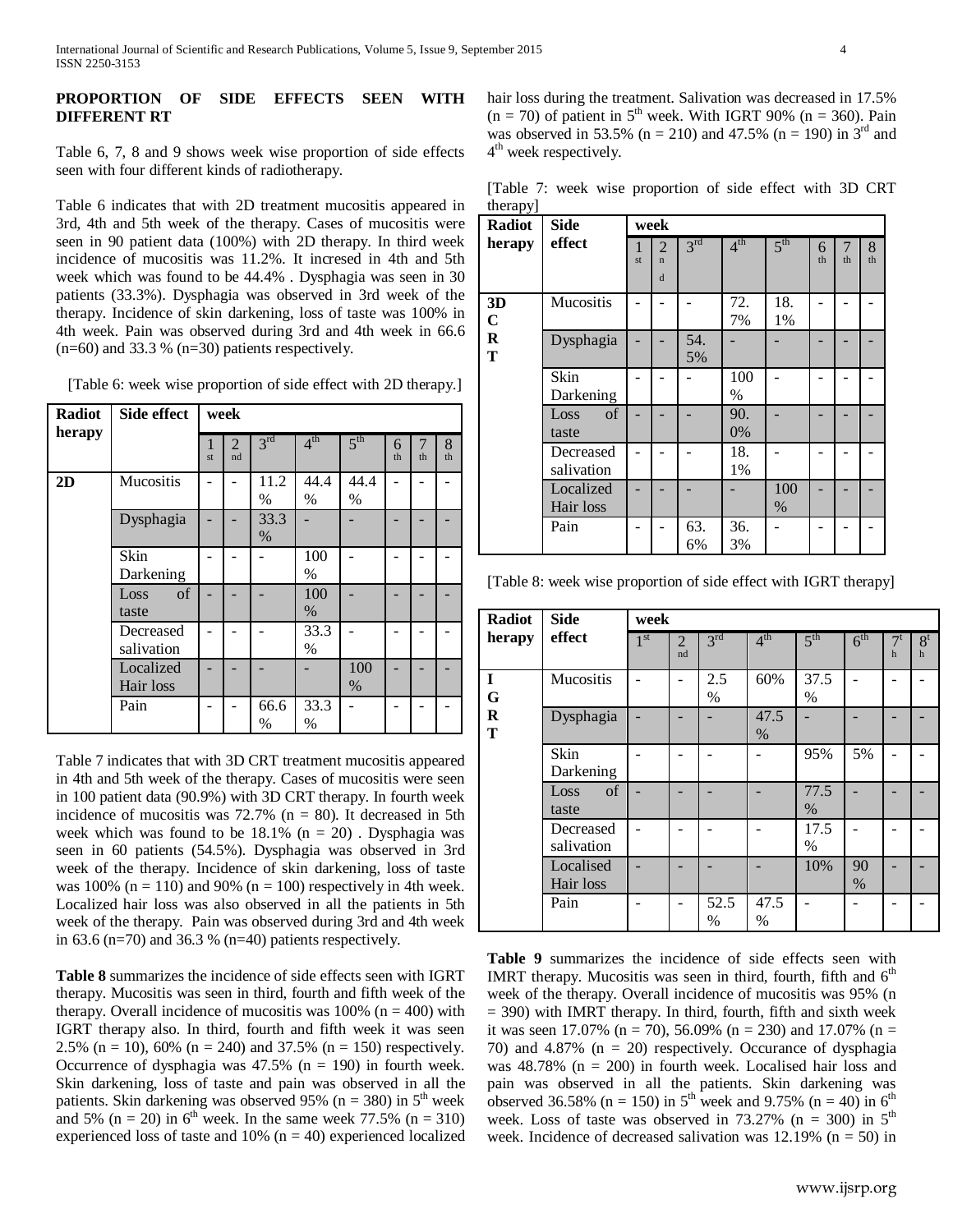$5<sup>th</sup>$  week. Localised hair loss was observed in 7.31% (n = 30) and 92.68% (n = 380) of patients during  $5<sup>th</sup>$  and  $6<sup>th</sup>$  week. Pain was observed in 36.58% (n = 150) and 63.41% (n = 260) in  $3<sup>rd</sup>$  and  $4<sup>th</sup>$ week respectively.

[Table 9: week wise proportion of side effect with IMRT therapy]

| Ra                 | Side effect             |        | week                                          |                 |                 |                 |                 |                   |                        |
|--------------------|-------------------------|--------|-----------------------------------------------|-----------------|-----------------|-----------------|-----------------|-------------------|------------------------|
| diot<br>her<br>apy |                         | S<br>t | $\mathfrak{D}$<br>$\mathbf{n}$<br>$\mathbf d$ | 3 <sup>rd</sup> | 4 <sup>th</sup> | 5 <sup>th</sup> | 6 <sup>th</sup> | $\mathsf{t}$<br>h | 8<br>t<br>$\mathbf{h}$ |
| $\mathbf I$<br>M   | Mucositis               |        |                                               | 17.0<br>7%      | 56.0<br>9%      | 17.0<br>7%      | 4.87<br>$\%$    |                   |                        |
| R<br>T             | Dysphagia               |        |                                               |                 | 48.7<br>8%      |                 |                 |                   |                        |
|                    | Skin<br>Darkening       |        |                                               |                 |                 | 36.5<br>8%      | 9.75<br>$\%$    |                   |                        |
|                    | of<br>Loss<br>taste     |        |                                               |                 |                 | 73.1<br>7%      |                 |                   |                        |
|                    | Decreased<br>salivation |        |                                               |                 |                 | 12.1<br>9%      |                 |                   |                        |
|                    | Localised<br>Hair loss  |        |                                               |                 |                 | 7.31<br>$\%$    | 92.6<br>8%      |                   |                        |
|                    | Pain                    |        |                                               | 36.5<br>8%      | 63.4<br>1%      |                 |                 |                   |                        |

Table 10 summarizes the overall incidence of chronic toxicities observed. With 2D and 3D CRT incidence of dry mouth was 100%. It was 5% and 9.75% with IGRT and IMRT respectively. 22.2% and 27% of patients had cough with 2D and 3D CRT respectively. 11.1%, 10% and 2.43% patients experienced hoarseness of voice. Ear problem was seen with 2.5% patient in IGRT. 11.1% patients in 2D and 2.43% patients in IMRT had dental problems. Incidence of subcutaneous fibrosis was observed with all therapy but in small proportion.

[Table 10: Proportion of chronic side effects]

| <b>Toxicity</b>                        | <b>Therapy</b> |                  |             |             |
|----------------------------------------|----------------|------------------|-------------|-------------|
|                                        | 2D             | 3D<br><b>CRT</b> | <b>IGRT</b> | <b>IMRT</b> |
| of<br><b>Dryness</b><br>mouth          | 100%           | 100%             | 5%          | 9.75%       |
| Cough                                  | 22.2%          | 27%              |             |             |
| of<br><b>Hoarseness</b><br>voice       | 11.1%          |                  | 10%         | 2.43%       |
| <b>Subcutaneous</b><br><b>fibrosis</b> | 44.4%          | 27%              | 2.5%        | 4.87%       |
| <b>Dental problems</b>                 | 11.1%          |                  |             | 2.43%       |
| Ear problems                           |                |                  | 2.5%        |             |
| <b>Hypothyroidism</b>                  |                |                  |             | 0.9%        |

#### **Discussion**

Radiation induced mucositis is one of the most common acute side effects. If we discuss about acute mucositis reaction in all types of RT it has been established that mucositis was seen in all the patients (100%) with 2D, 3D CRT and IGRT. With IMRT (95%) incidence of mucositis was slightly less compared to all the other RT. It started in 4th week in case of 3D CRT and with remaining three RT it appeared in 3rd week after starting treatment. It confirms high incidence of mucositis after radiotherapy. Result of this study also supports one systematic review carried out to assess mucositis incidence in head and neck cancer patients. In that systematic review high incidence (100%) of mucositis has been observed. The overall incidence of mucositis was 98% in current study. Mean incidence of mucositis was found to be 80%, which is almost identical to present study, in one study carried out to evaluate the incidence and severity of mucositis after radiotherapy in head and neck cancer patient. Frequency of mucositis was higher in patients received altered fractionation affecting 100% patients. While with conventional radiotherapy incidence was found to be 90%. Result from these study and other published reports it reflects that mucositis is an unavoidable toxicity rather than preventable. Radiation causes death of basal keratinocytes. Death of the cells is thought to be due to mitotic arrest which may lead to loss of squamous epithelial cells (Sciubba and Berg 2006). Although not a part of this study recent investigation indicates that there is a statistical correlation between incidence of mucositis and weight loss and severity of mucositis and placement of feeding tube. Mucositis proves to be one of the causes of morbidity in head and neck cancer which greatly affect quality of life of the patient. **[36, 41]**

Another bothersome acute toxicity experienced by the patients in this retrospective study was dysphagia. Dysphagia could take place due to structural damage in pharyngeal and laryngeal muscles or muscles of base of tongue. Longitudinal and circular pharyngeal muscles, laryngeal adductor muscles of glottis and Supraglottis, suprahyoid muscle and muscle that pull backward the base of tongue may get damage due to radiation resulting in dysphagia (Eisbruch, Schwartz et al 2004). Number of patients showing dysphagia were nearly same in both IGRT and IMRT. The result obtained here is not supporting one literature in which most of the patient received IMRT experienced dysphagia during the second week of the treatment. Persistent dysphagia may lead to feeding tube dependence **[26, 27]**

Skin darkening is another side effect experienced by the patients undergoing radiation therapy. All the patients undergoing radiotherapy experienced skin darkening but the onset of the effect was different for different therapies. In 2D therapy and 3D CRT therapy, all patients showed this side effect in the 4th week. Onset was later in the IMRT and IGRT therapies as compared to the previous two therapies.

Loss of taste also occurred in a majority of patients in all therapies. Onset of the symptoms was different for different therapies. In 2D and 3D therapies, the symptoms were first seen in the 4th week whereas in IGRT and IMRT, they were seen first in the 5th week. All the patients in the 2D therapy group experienced loss of taste in the 4th week and 90% patients undergoing 3D CRT therapy showed this side-effect in the 4th week, suggesting that 3D CRT therapy is slightly safer as compared to 2D therapy. Only 77.5% of the patients in the IGRT group showed loss of taste in the 5th week whereas 73.17%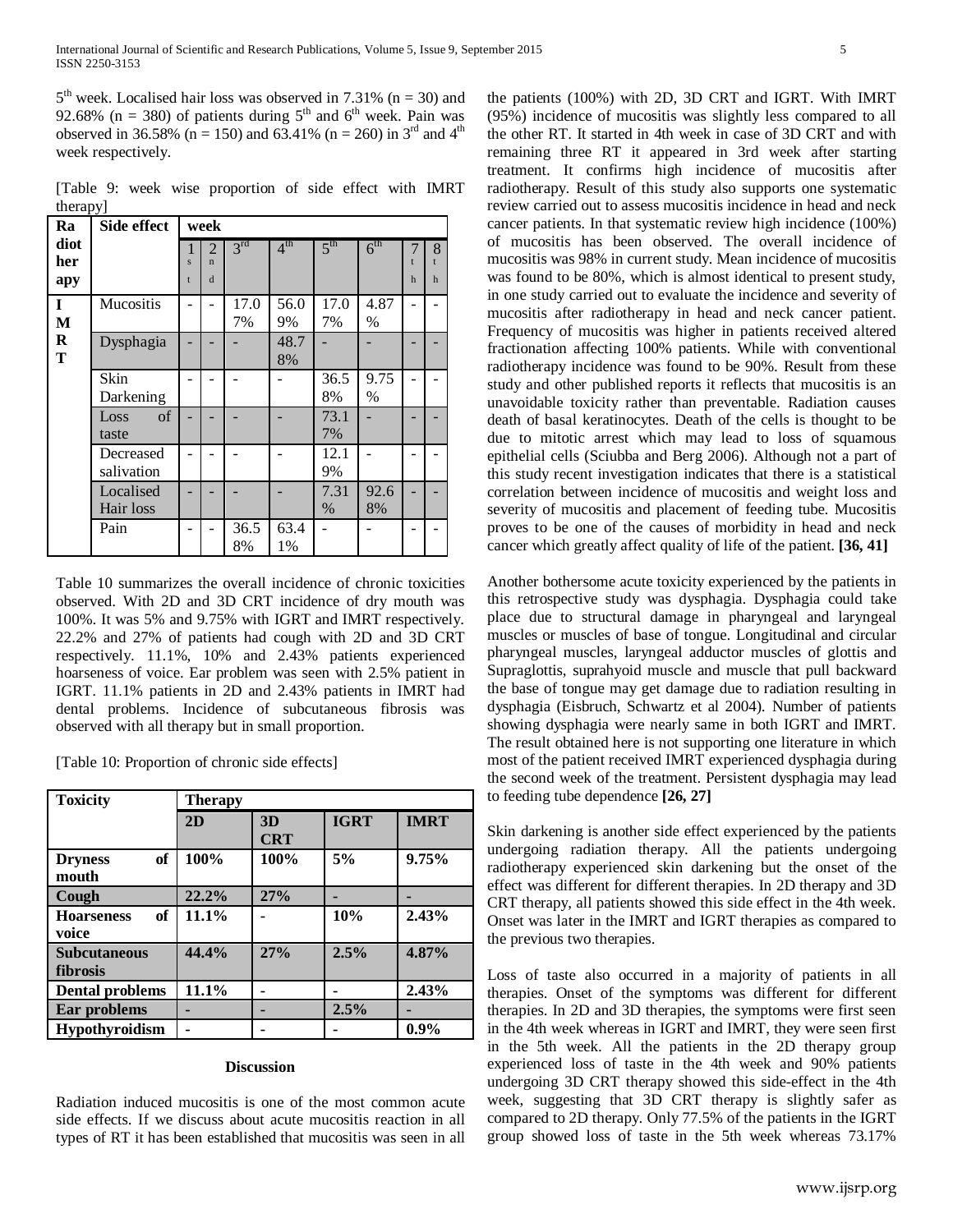patients in the IMRT group showed this side effect in the 5th week, showing that IMRT is slightly safer than IGRT. Radiation therapy develops loss of taste by destroying cells of the taste receptors. **[13, 19]**

Decreased salivation was observed in very few patients in all therapies, onset of the effect being different for different therapies. The highest number of patients who experienced this side effect was present in the 2D therapy group. 33.3% patients of this group showed this side effect in the 4th week. In the 3D therapy group, only 18.1% patients showed decreased salivation during the 4th week, suggesting that for this side effect as well, 3D therapy is safer than 2D. 17.5% patients undergoing IGRT therapy were affected by this effect during the 5th week whereas only 12.19% patients in the IMRT group were symptomatic for decreased salivation showing that patients undergoing IMRT were the least affected by decreased salivation problems. **[10, 36]**

All patients undergoing any radiotherapy have suffered from localized hair loss. This is one of the major side effects of radiation therapy. For all therapies, this effect has been seen during the 5th week. All patients in the 2D and 3D therapy have shown localized hair loss during the 5th week whereas 10% and 7.31% patients in the IGRT and IMRT respectively, have shown hair loss during the 5th week. The other 90% in IGRT and 92.7% in IMRT experienced localized hair loss during the 6th week showing a later onset of this effect in the latter two therapies.

Pain was also experienced by all patients undergoing radiotherapy, some later than others. Onset of pain was either in the 3rd or 4th week for all patients in all therapies. 66% patients in the 2D therapy group experienced pain first during the 3rd week and the other 34% suffered during the 4th week. Similar results were seen in the 3D CRT group. 64% patients in the IGRT group suffered from pain in the 3rd week and the other 36% showed pain during the 4th week. 52.5% and 47.5% patients showed pain in the 3rd and 4th week respectively, whereas 63% and 37% patients showed pain in the 3rd and 4th week respectively, suggesting that IGRT and IMRT are safer than 2D and 3D with respect to pain as a side effect.

Dryness of mouth was seen in all the patients' data that were given 2D and 3D CRT. With IGRT it was observed 5% and with IMRT the result was 9.75% indicating that with IGRT and IMRT incidence of dryness of mouth was less. This finding is in line with the result obtained in one study in which only 14% patients experienced dryness of mouth after having been exposed to IMRT. In contrast dry mouth syndrome was reported in all the patients (100%) having nasopharyngeal, Oropharyngeal and laryngeal cancer. **[35, 44]**

Hypothyroidism may take place as a chronic side effect of radiotherapy due to altered function of thyroid gland. Irradiation to the larynx and neck region causes change in thyroid function. Past reports suggest that approximately 6 to 15% suffer from hypothyroidism after radiation therapy. While in this study it has been found that only 1% patient had hypothyroidism with cancer of larynx. In present investigation if we discuss about dental problems it was predominant with 2D therapy (11.1%). With

IMRT, only 2% patients experienced dental problems after radiation. Radiation induced dental problems are dental carries, periodontitis, soft tissue complications and even death of bone (osteonecrosis). The incidence of dental problems reported in other literature is in the range of 8.2 to 42% after radiotherapy. Subcutaneous fibrosis was observed in 8% patients in present evaluation with 44% incidence in 2D (conventional therapy) and 27% incidence in 3D CRT. Incidence of subcutaneous fibrosis was very less in IGRT (2.5%) and IMRT (4.8%), which do not support one literature showing 13% incidence of fibrosis with conventional radiotherapy. Hoarseness of voice was observed in high proportion with 2D therapy. It was less low with IMRT and IGRT. Another chronic effects Cough and Ear problems were also seen in fewer incidences. **[9, 26, 31]**

## **Conclusion**

The results of this study point to the fact that intensity of side effects of radiotherapy depend not only on the dosage of the therapy but also on the type of radiotherapy being given to the patients. Also, it can be seen that the onset of the side effects also depends on the type of radiotherapy. Mucositis is the unavoidable side effect of radiotherapy and occurs in all the patients undergoing any form of radiotherapy. Other acute toxic effects seen were dysphagia, skin darkening, loss of taste, localized hair loss, dryness of mouth and pain. Decreased salivation was a minor side effect also seen in all therapies. Though all these side effects were seen in all therapies, the onset of the effects and also the percentage of patients suffering was different and for almost all effects, IGRT and IMRT proved to be the better treatment options as almost all side-effects occurred relatively later than 2D and 3D therapy and the number of patients suffering was smaller as compared to 2D and 3D. The major chronic toxic effects seen were hypothyroidism, subcutaneous fibrosis and dental problems, which were all more prevalent in patients receiving 2D and 3D therapies, showing that these two therapies are less safe as compared to the more sophisticated IGRT and IMRT therapies.

### **Limitation**

In this study it was not possible to analyze degree of seriousness (measured in grade) of all side effects, but the relationship of RT and onset of acute toxicities and appearance of chronic toxicities were evaluated.

As this retrospective study was conducted in only one Centre, the result cannot be generalized.

### **References**

- 1. Argiris A., Eng C. "Epidemiology, Staging and Screening of Head and neck cancer." in: Cancer Treatment and Research- Head and Neck cancer, New York: Kluwer academic publishers; 2004. p. 36-39.
- 2. Baron GM., Fabbro D (2007). Classical PKC isoforms in cancer. Pharmacological Research; 55:477-86.
- 3. Boccadoro M., Morgan G., Cavenagh J (2005). Preclinical evaluation of the proteasome inhibitor bortezomib in cancer therapy (review). Cancer cell international; 5:1-9.
- 4. Bucci MK., Bevan A., Roach M (2005). Advances in Radiation Therapy: Conventional to 3D, to IMRT, to 4D, and Beyond. CA Cancer J Clin; 55:117–134.